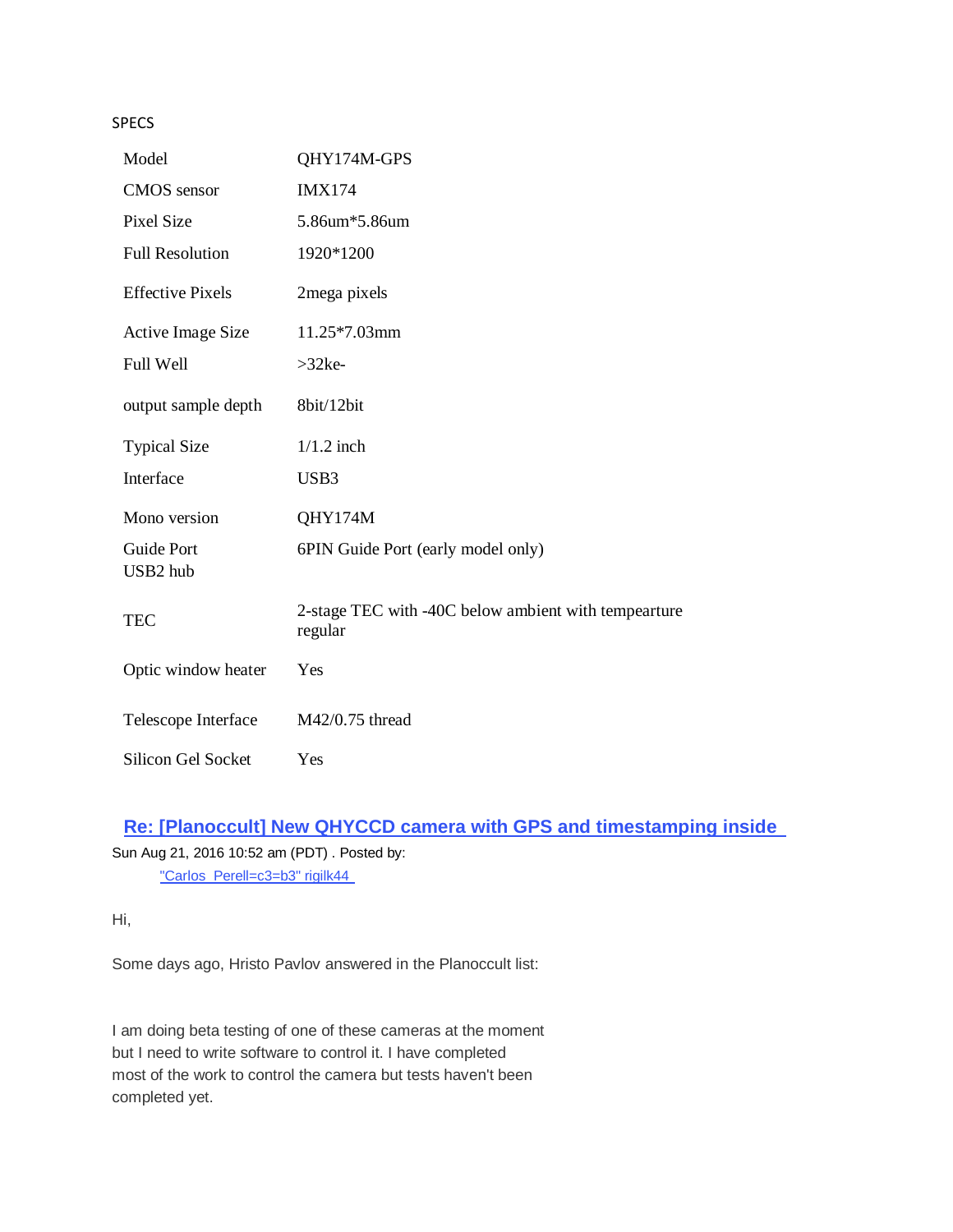I will post more information as soon as I have it - hopefully within next couple of weeks - once the Chariklo campaign in Australia finishes on 20 Aug. The more information should contain sensitivity comparison with other cameras (WAT-910 and Raptor) and hopefully test of the timing accuracy of the camera by Dave Gault and Tony Barry.

I will include full support of the camera in OccuRec, which will also include recording of the GPS tagged video in ADV file format. I will also later release an open source public ASCOM Video Driver for the camera.

So far I can tell you that the packaging is impressive for its price - a very nice case but I haven't had any sky time with the camera yet so I don't know more.

Cheers, Hristo.

I will wait until Hristo complete its analysis. Carlos.

#### On 25/11/2016 Hristo wrote in PLANOCCULT Vol 326, Issue 1

Hi Jean,

The first batch of the QHY174-GPS camera had a problem in 16-bit mode where the embedded timestamp wasn't transmitted at all. My understanding is that this problem has been fixed but you should check before buying that the camera that you are going to get is not going to have this issue.

I have a QHY174-GPS Cooled camera, which I obtained for testing and for writing software. I did a sensitivity comparison with WAT-910DB and with a Raptor Merlin ME247 emCCD using a star field. Here are the preliminary results:

I used a star field close to the south pole which stayed at an almost constant altitude during the time when I recorded videos with the 3 different cameras in different gain modes. I used in all cases a 1.28 sec exposure with a 35cm Meade LX-200 on a Moonless night from suburban Sydney (visual limiting magnitude in Zenith around 4 - 4.5).

The QHY174-GPS was running in a cooled mode and was cooling to temperature of -15 Deg C - the maximum it could achieve with the +22 deg outside air temperature. WAT-910BD videos were recorded with OccuRec using the AAV file format (one frame per integration period). The QHY174-GPS camera was run in 8-bit mode. The Raptor was also running in a cooled mode.

From the videos that I recorded, for this preliminary result, I measured the same 4 stars of various brightness. The stars were:

4U 067-000648, Mag 15.371 4U 067-000647, Mag 14.776 4U 067-000657, Mag 13.969 4U 067-000660, Mag 12.571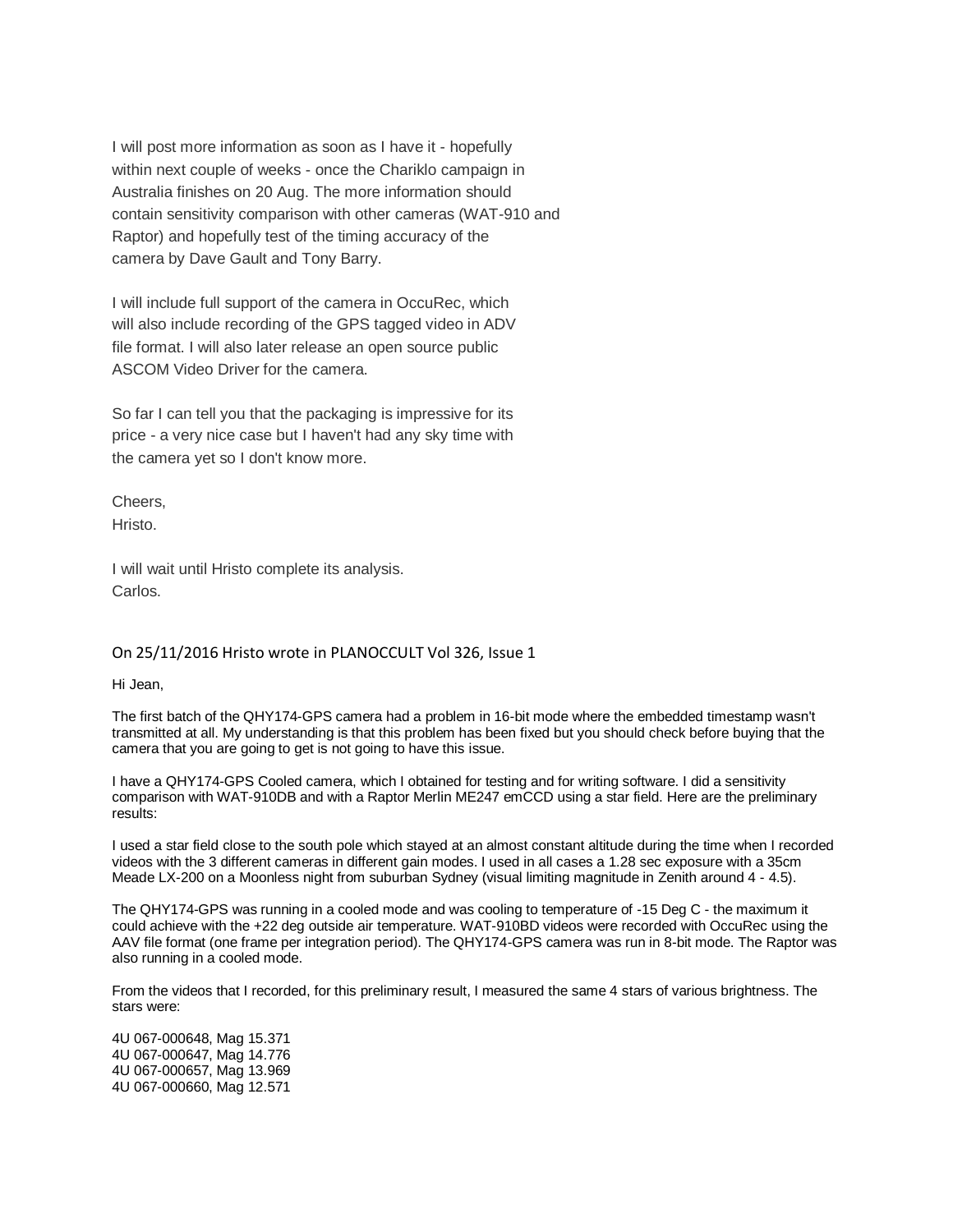The magnitudes are the UCAC4 unfiltered magnitudes and all measured videos were unfiltered as well. I measured the light curves of those stars in 100 consecutive frames using Aperture Photometry with a 5 pixel aperture and using Average Background. I then measured the SNR of the four stars computed as SNR = MEDIAN / STDEV, where MEDIAN and STDEV calculations were done in Excel. Here are the results for the 3 cameras per star. I only give the highest SNR with the corresponding Gain for each camera that has achieved the highest SNR for that star:

Star Mag 15.371:

WAT-910BD, 35dB Gain, SNR = 6.32 QHY174-GPS, 80% Gain, SNR = 5.35 Raptor ME247, 45% Gain, SNR = 4.41

Star Mag 14.776

WAT-910BD, 30dB Gain, SNR = 13.08 QHY174-GPS, 60% Gain, SNR = 10.72 Raptor ME247, 45% Gain, SNR = 8.99

Star Mag 13.969

WAT-910BD, 30dB Gain, SNR = 20.20 QHY174-GPS, 60% Gain, SNR = 16.39 Raptor ME247, 45% Gain, SNR = 15.43

Star Mag 12.571

QHY174-GPS, 60% Gain, SNR = 39.67 Raptor ME247, 45% Gain, SNR = 37.71 WAT-910BD, 30dB Gain, SNR = 21.80 (smaller value possibly due to corrected non-linear response of the chip at bright levels)

The videos were only recorded in 3 different gain modes. For QHY174-GPS they were 60%, 80% and 90%. For WAT-910BD they were 30dB, 35dB and 40dB. For Raptor ME247 they were 45%, 52% and 56%.

I intend to do a full write up of this comparison with a lot more detail and using a lot more stars in the comparison. This write up will also contain comparison between WAT910BD and Raptor ME247 with a Sloan r' filter. I will see if I can get this submitted to the Journal for Occultation Astronomy but will need some time to complete it.

So talking about the QHY174-GPS camera:

The advantage of the camera is the embedded GPS timestamps, that you won't need a separate timing equipment and also the wider range of exposures it supports. To my knowledge however the accuracy of the GPS timestamps haven't been independently verified just yet. I am still working on the software to make it possible to test the camera properly as the control of the timestamp works in what I would call "a non-standard way" and the software control of the camera will need to make sure that it uses the timestamping to the highest possible accuracy. As I am not satisfied that I have done this yet I haven't asked Dave Gault or Tony Barry to test the timestamping accuracy of the camera with their SEXTA devices. Additionally the issues I had with the timestamps in 16-bit mode have delayed my progress significantly. I am still to patch manually the firmware of my camera before I can test the timestamps in 16-bit mode. The manufacturer of the camera is providing help with the firmware update but things are moving quite slow. Please note that I didn't pay for the camera but got it from QHY to test it and to write software so paid customers may receive a lot faster support.

On the other hand the WAT-190BD/HX appears to be a more sensitive camera where you can go deeper and get a better SNR. The QHY174-GPS is getting close and I haven't tested it in 16-bit mode yet but I think that for observing fainter stars WAT-910 remains the more capable camera.

I know that this information is incomplete but as I got asked from a number of places how is my testing going so I thought I will piggyback on your email and provide some information. I hope that this information will be useful to you and everyone else interested in the camera. If anyone wants more details, including my test videos, please drop me a private email and I'll see what I can do.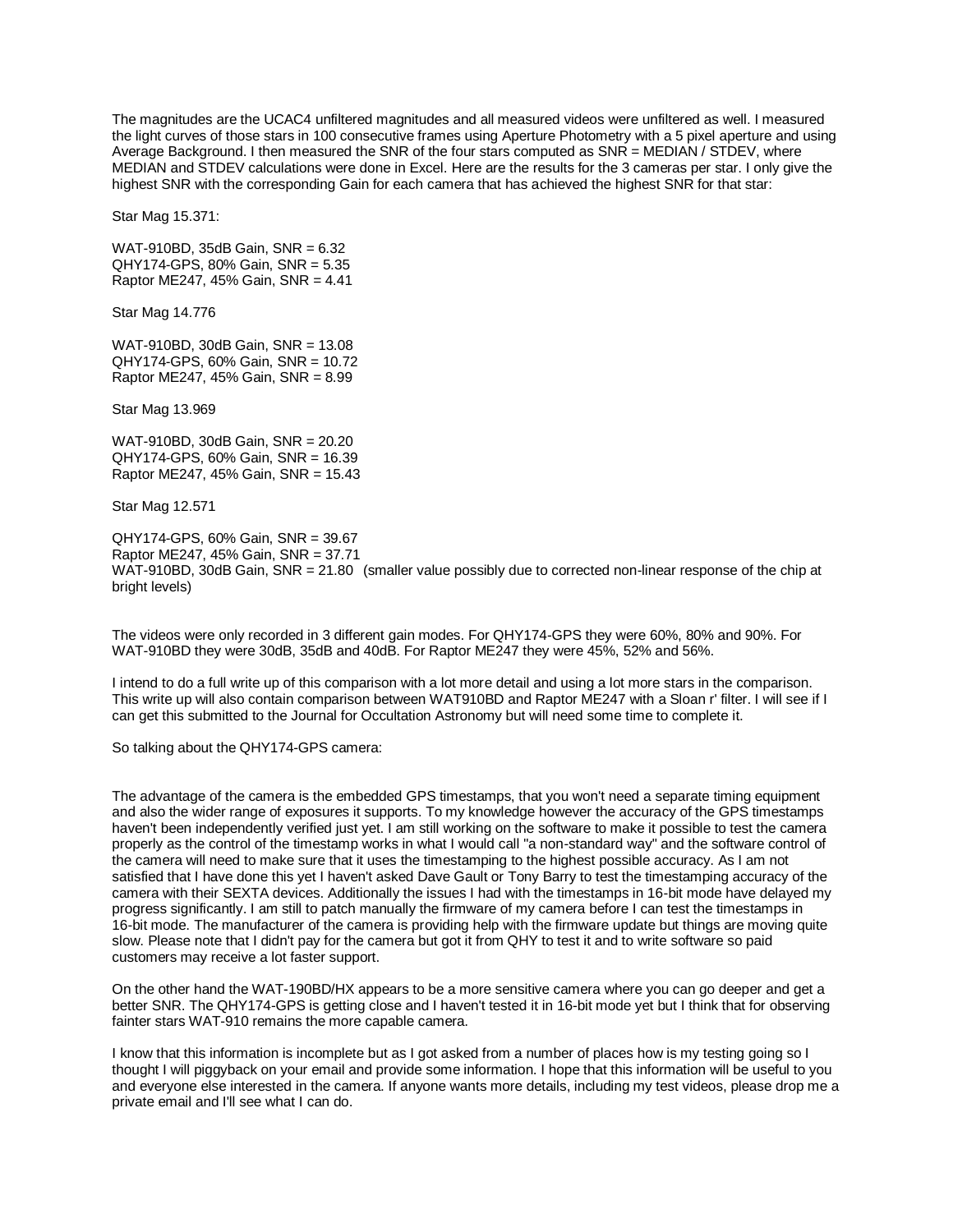In regards to the full report (which will show a more detailed comparison between the cameras) I am not committing to any timelines but hopefully it will be take less than a couple of months to complete it and submit it for publication.

Cheers, Hristo.

P.S. And as a picture is worth a 1000 words here are screenshots from the fields with the measured stars marked with an arrow,

from the QHY147-GPS (at 80% gain):



and the WAT-910BD (at 35dB Gain)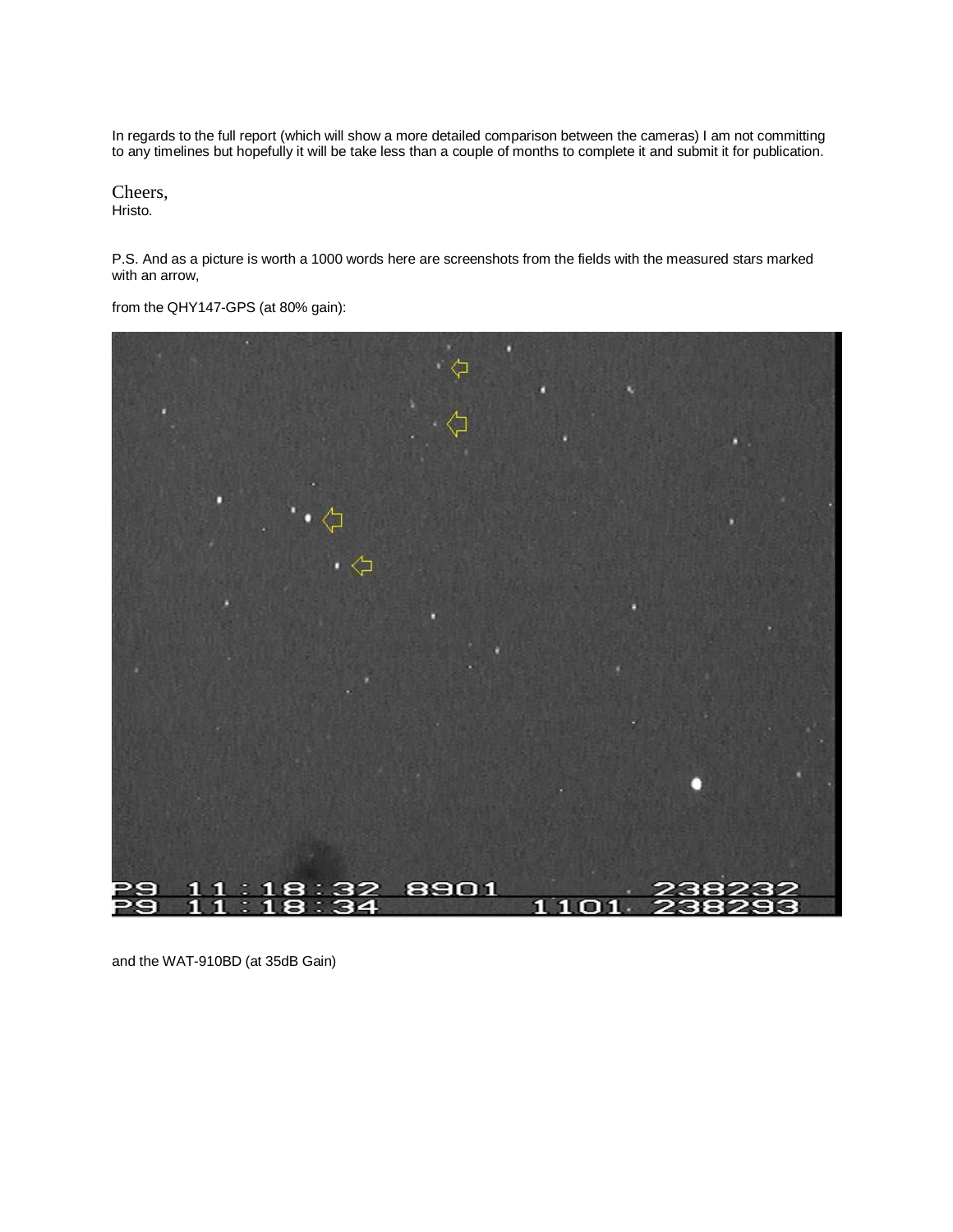

# 61870**Re: [IOTAoccultations] Re: News article on MU69 expedition**

*Expand Messages*

#### **Roger Venable**

#### May 26

We'll be using the QHY174-GPS. I'm not sure of what integration has been decided upon, but tests have imaged the target star (mag 15.5) quite well at 1/4 and 1/2 second using 16-inch reflectors at prime focus. One convenience of the camera is that it stamps a GPS time onto each frame without using a time inserter -- the GPS is integral with the camera. This camera has the potential to solve IOTA's problem of needing an all-digital occultation system! I understand that the quantum efficiency of the camera is about 78% and the read noise is low. A further advantage of the camera is the large size of the CMOS chip. The current price of the camera is somewhat more than that of the Watec 910HX but less than \$1000.00. Think Christmas present or something. <g>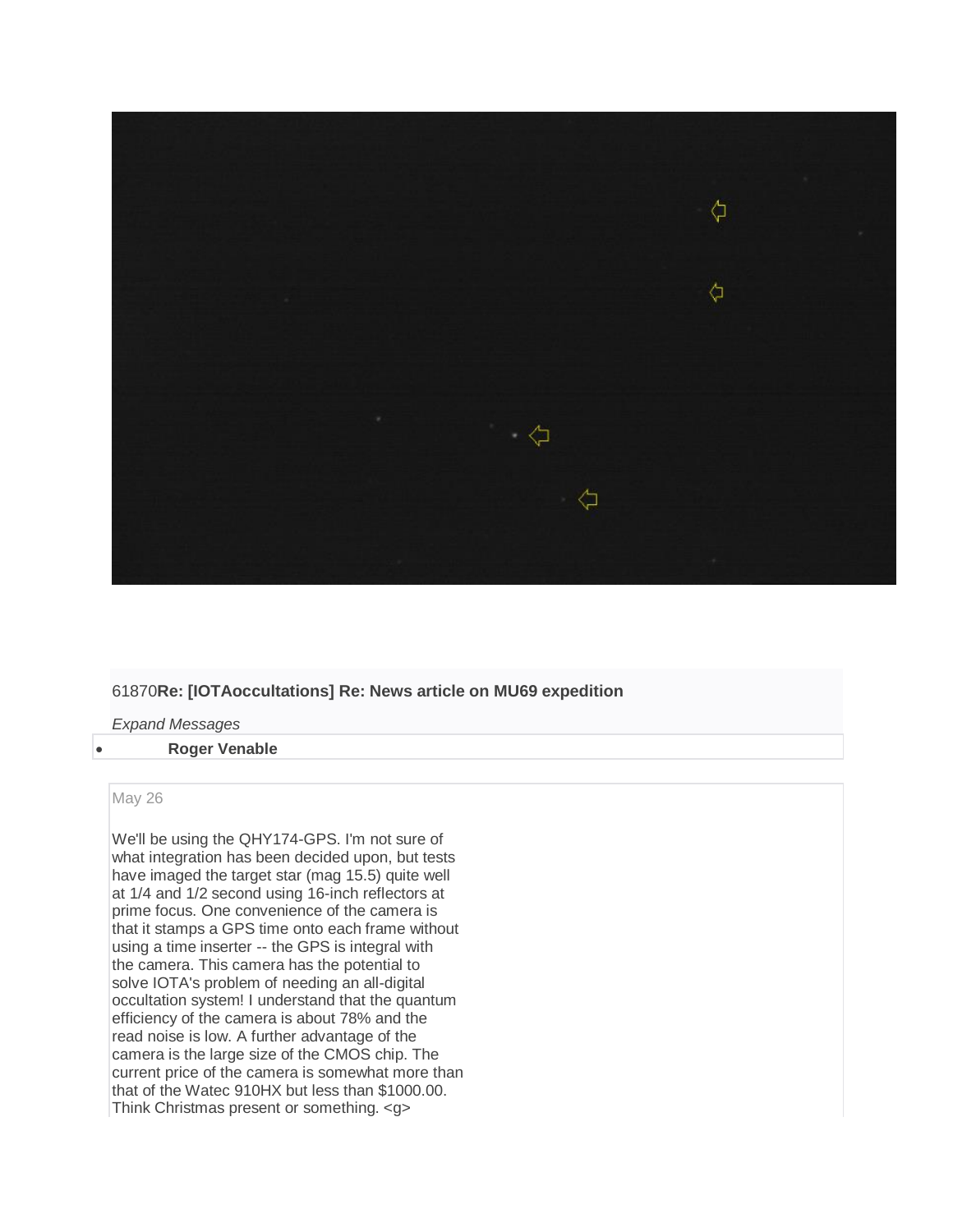I have been able to image the target with integration of 1/4 second with a Watec 910HX, using a 14-inch SCT at f/2.0, with S/N of 3.7, from my home, where conditions were less favorable than those expected at the South America and South Africa observing sites. I think the 16-inch scopes that the expedition will be using will provide a S/N somewhat better than that.

-- Roger

# 61880**Re: emCCDs**

*Expand Messages*

## **driftscanner**

## May 27

I understand Bruce Holenstein has such a camera but since the observers on the MU69 expedition have chosen a QHY174-GPS that's probably the best option for occultations at a reasonable price. It's larger-than-video field of view is especially suitable for identifying star fields through larger telescopes and enabling a reasonable interval for drift-through observations. The same camera with the thermoelectric cooler option could be used for long-exposure drift scans and deep sky imaging if calibration images are applied. I'll probably buy one and resurrect my 20" f/2.7 asteroid-hunting reflector after its tarnished silvered mirror is aluminized. If I build a mobile fold-up alt-alt mount, that would be a powerful combination for observing faint distant occultations that are otherwise out of my league.

John

# 61869**Re: News article on MU69 expedition**

*Expand Messages*

**driftscanner**

May 26

They'll need to use half-second exposures on the most sensitive cameras available for the 15th-magnitude occultation on June 3. The camera options I'm aware of are QHY174-GPS, Watec 910HX, Malincam Recon 428/828 and emCCDs. I guess the professionals already have a few back-illuminated CCD cameras they used on previous Pluto-related occultations.

John